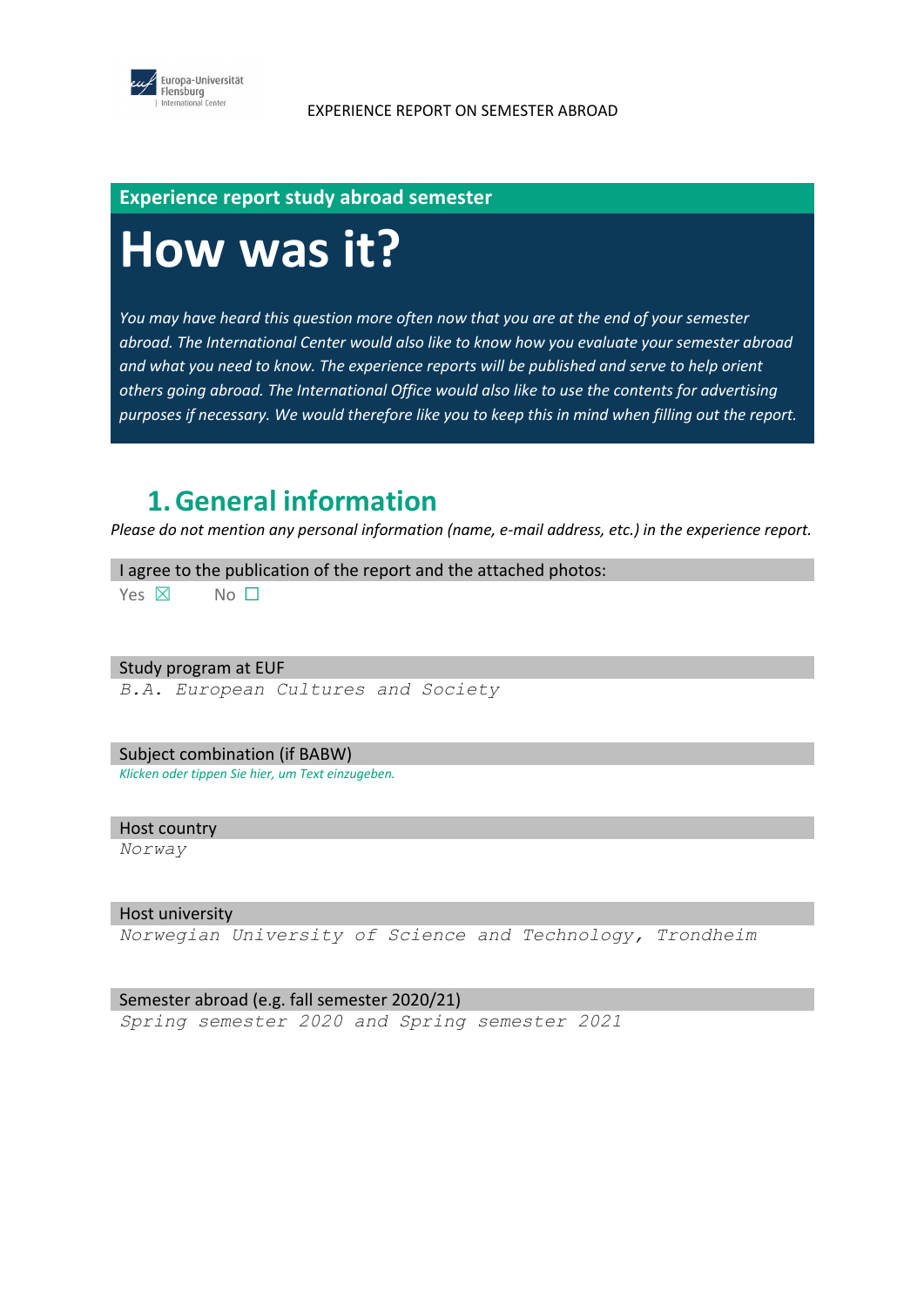

## **2.Your Experience Abroad**

*At this point you can share the experience you made abroad. Sometimes it is not so easy to report on such experiences in such a compressed way. We have therefore prepared some questions to help you do this. At the end of the questionnaire, you will also find a free field for you to fill in, in which you are welcome to enter aspects that are not covered by any of these questions.*

#### How did you prepare for the semester abroad?

*I am fluent in Norwegian, so I didn't have to take a language course but I highly suggest taking one before leaving. Before leaving I found a place to live and decided on the courses I wanted to take at the host university*

How did you establish social networks in your host country? Do you have any tips on how this can be achieved?

*I would definetly try to participate in the events planned during the welcome week and join Facebook groups for Exchange students. The ESN group also organizes many events, so I'd follow them on social media. If you want to meet Norwegians, I recommend joining one of the many sports groups they have.*

Did you learn the local language, respectively how important did you think it was for your stay?

*Everyone in Norway speaks English fluently, so you'll be fine without learning the language. However, if you want to meet Norwegians I'd recommend learning the language or at least a bit, as Norwegians prefer speaking their own language and in bigger, mixed groups* 

*(Norwegians/Internationals) often switch over to Norwegian. Norwegian is also not too difficult to learn – especiallaly if you know English and German already.*

How was the study program at the partner university structured? (e.g. premises, workload, language of instruction, examination forms, accessibility) What intercultural encounters/competencies shaped your stay?

*I really liked the courses that the university offered. They have several courses that specifically target Exchange students that are taught in English and that are a great addition to the EUCS curriculum. The workload was managable and similary to that at the EUF. Due to Covid all exams were online, but still there was a mix of one day exams and one week papers. I highly recomment downloading the app blackboard as lectureres make updates and announcments and put up their slides and course material on there. I was in Norway before and during Covid and enjoyed both teaching formarts. The switch to an online teaching format was very fast and online teaching was also conducted in a good way.*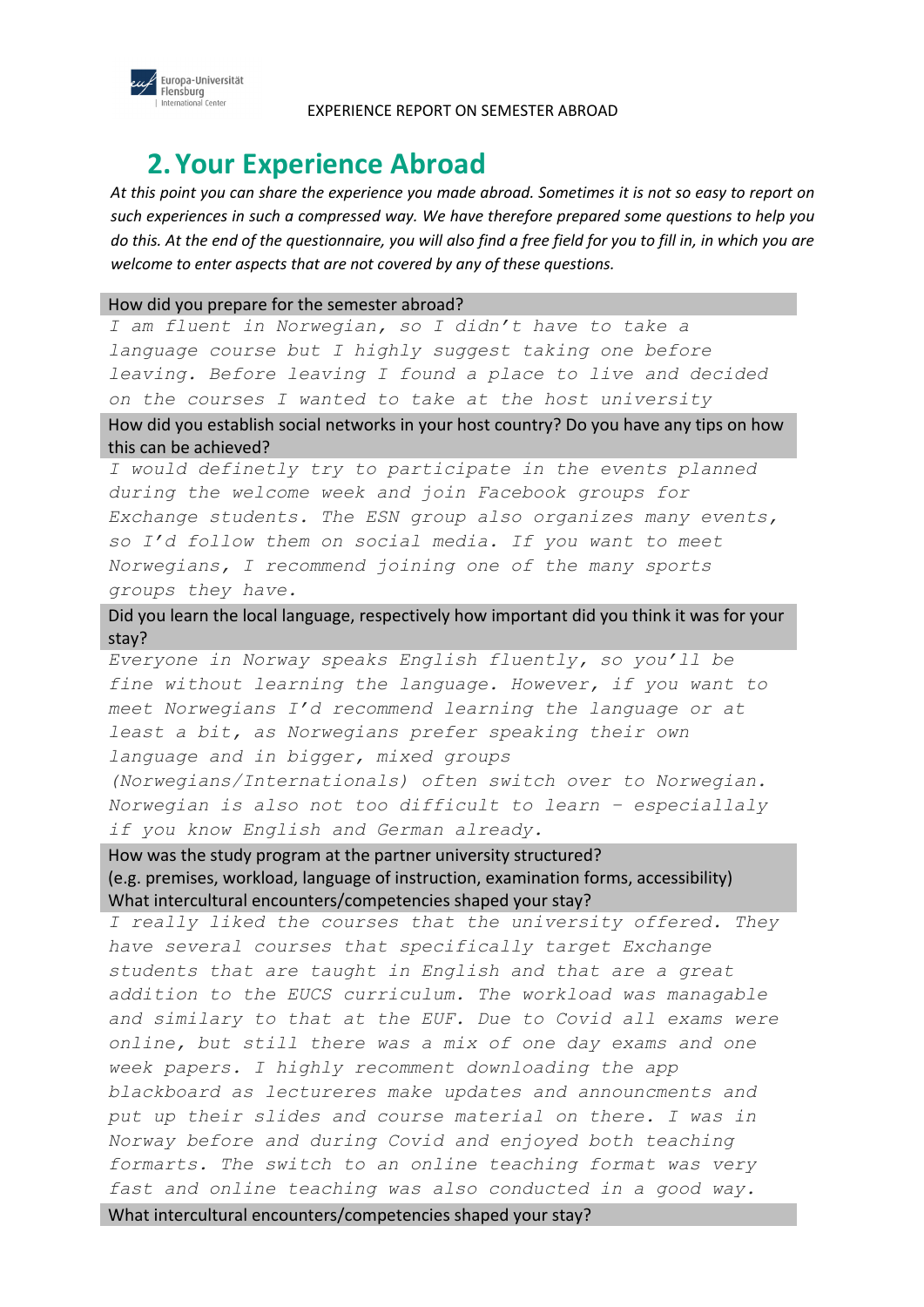

*During my first semester abroad I lived in the student village called Moholt where most international students stay, so I met students from many different countries which was very fun*

Which perspectives on the host country/country of origin have changed and why? *Klicken oder tippen Sie hier, um Text einzugeben.*

#### What was your daily life like where you were? (e.g. living, shopping, leisure, inclusion)

*My daily life consisted of going to university for my classes or for studying in the library, training with one of the sports teams and otherwise spending time with my friends and roommates. Since we all lived in the same student village it was easy to meet, and the student village has both indoor and outdoor facilities to hang out, play pingpong or boardgames, or bbq outside. Both the fjord and the forests were easily accesible by bike or bus so we spend a great amount of time there, too.*

#### What are the unique or special issues in the host country and what were the opportunities for engaging with these issues?

*Trondheim is a student city and is shaped by all the volunteering work the students do. The biggest volunteering society is called 'Studentersamfundet'. It is a big, red building close to the city center. It includes a restaurant, café, bars and different clubs all run by and for students who all volunteer. They organize many fun events and concerts, and during non-covid times most of the students ended up there to party on the weekends.* 

#### Is there anything else you would like to share? (e.g. anecdotes, criticism, etc.)

*If you're looking for a place to live I'd recommend to search on sit.no or hybel.no. Sit is the Norwegian version of 'studentenwerk'. They offer housing, have many cafes on the various campuses and gyms all over the city. If you like sports definetly join the sit gyms as well. The facilities are great and they offer many courses. The membership includes the fee for all the sports teams of the university, too, and I definetly recommend joining one of the teams. Some are more serious with the training than others, but there is definetly something for everyone and it is a great opportunity to meet people. Most of the teams also organize social events to get to know the other team members better. In the Moholt student village they have a store called 'Re:store' where you can get furniture, dishes, etc. basically anything you need that international students from previous semesters left behind for free at the beginning of the semester. They also sell used bikes from previous students that they fix up. You can also borrow different*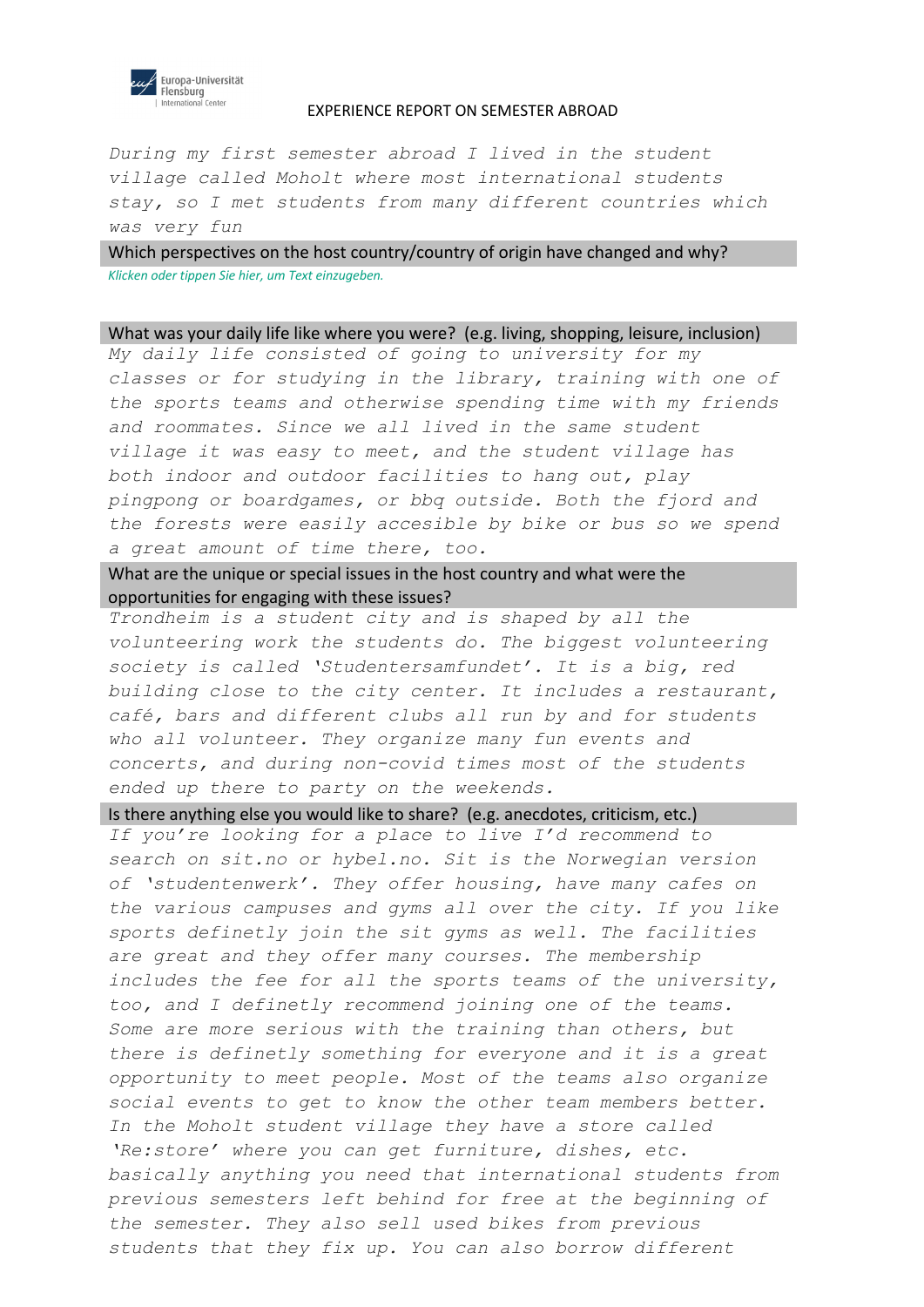

*sports equiment (skis, skates, etc.) from 'boomerang' in the Moholt student village for free. Last tip, definetly go swimming in the fjord! No matter the temperature it is fun and you won't regret it!*